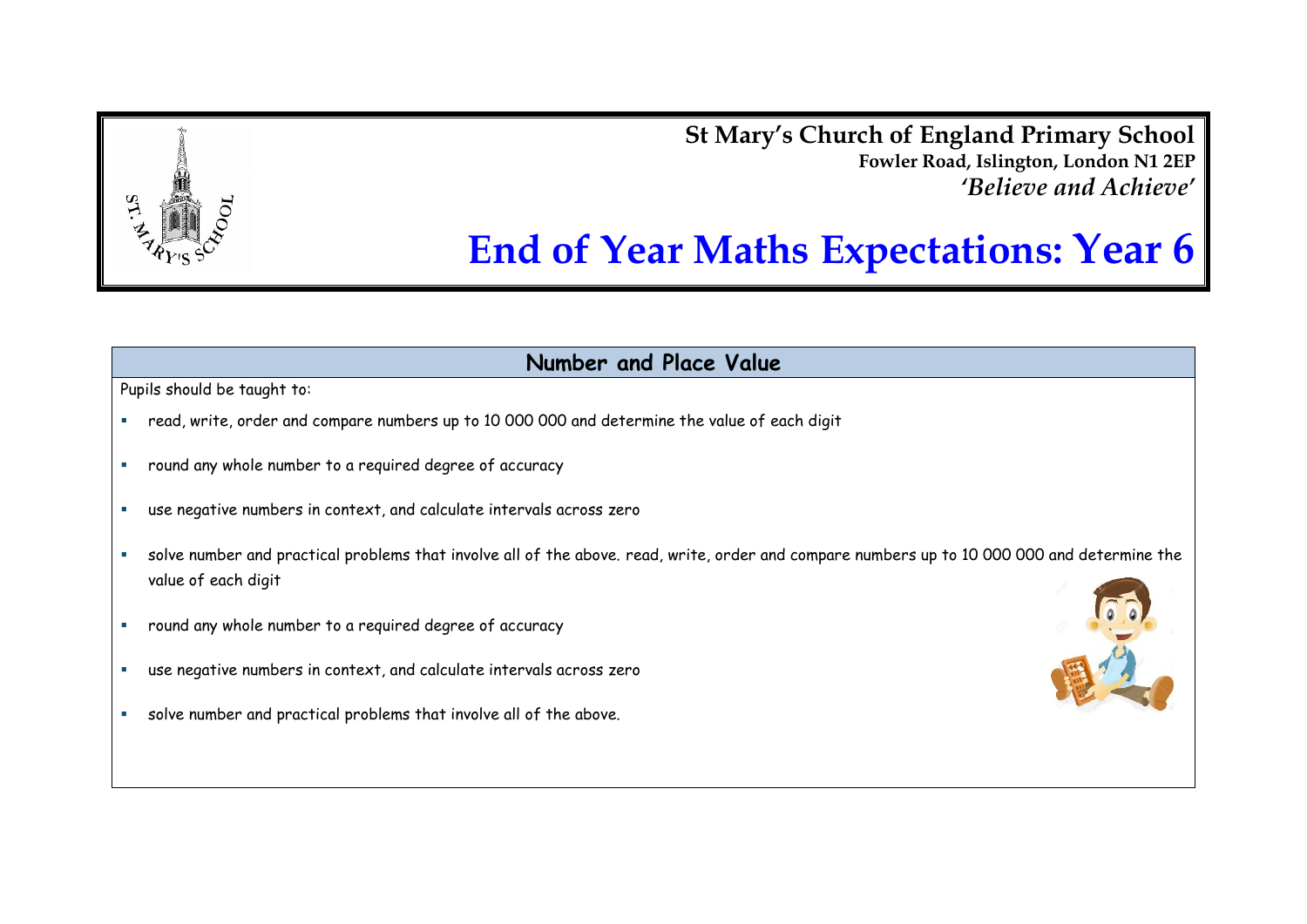### **Addition and subtraction / Multiplication and division**

- multiply multi-digit numbers up to 4 digits by a two-digit whole number using the formal written method of long multiplication
- divide numbers up to 4 digits by a two-digit whole number using the formal written method of long division, and interpret remainders as whole number remainders, fractions, or by rounding, as appropriate for the context
- divide numbers up to 4 digits by a two-digit number using the formal written method of short division where appropriate, interpreting remainders according to the context
- perform mental calculations, including with mixed operations and large numbers
- identify common factors, common multiples and prime numbers
- use their knowledge of the order of operations to carry out calculations involving the four operations
- solve addition and subtraction multi-step problems in contexts, deciding which operations and methods to use and why
- solve problems involving addition, subtraction, multiplication and division
- use estimation to check answers to calculations and determine, in the context of a problem, an appropriate degree of accuracy. multiply multidigit numbers up to 4 digits by a two-digit whole number using the formal written method of long multiplication
- divide numbers up to 4 digits by a two-digit whole number using the formal written method of long division, and interpret remainders as whole number remainders, fractions, or by rounding, as appropriate for the context
- divide numbers up to 4 digits by a two-digit number using the formal written method of short division where appropriate, interpreting remainders according to the context

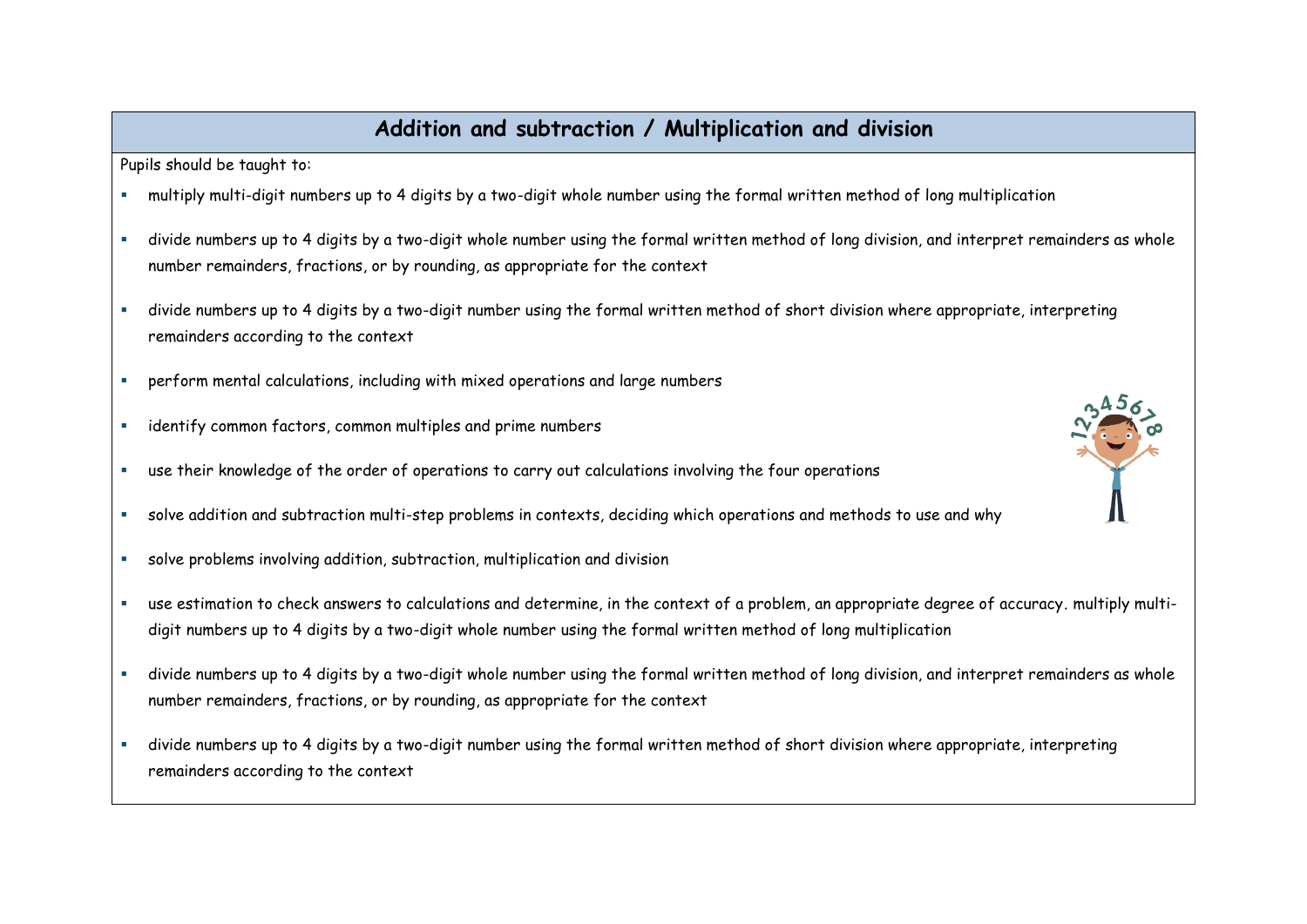- perform mental calculations, including with mixed operations and large numbers
- identify common factors, common multiples and prime numbers
- use their knowledge of the order of operations to carry out calculations involving the four operations
- solve addition and subtraction multi-step problems in contexts, deciding which operations and methods to use and why
- solve problems involving addition, subtraction, multiplication and division
- use estimation to check answers to calculations and determine, in the context of a problem, an appropriate degree of accuracy.

#### **Fractions inc. Decimals & Percentages**

Pupils should be taught to:

- use common factors to simplify fractions; use common multiples to express fractions in the same denomination
- compare and order fractions, including fractions > 1
- add and subtract fractions with different denominators and mixed numbers, using the concept of equivalent fractions
- $\hspace{0.1mm}$  multiply simple pairs of proper fractions, writing the answer in its simplest form [for example,  $^4$ 1 × 2 1 = 8 1 ]
- $\blacksquare$  divide proper fractions by whole numbers [for example,  $^3$ 1 ÷ 2 = 6 1 ]

 $\,$  associate a fraction with division and calculate decimal fraction equivalents [for example, 0.375] for a simple fraction [for example,  $^8$ ]

3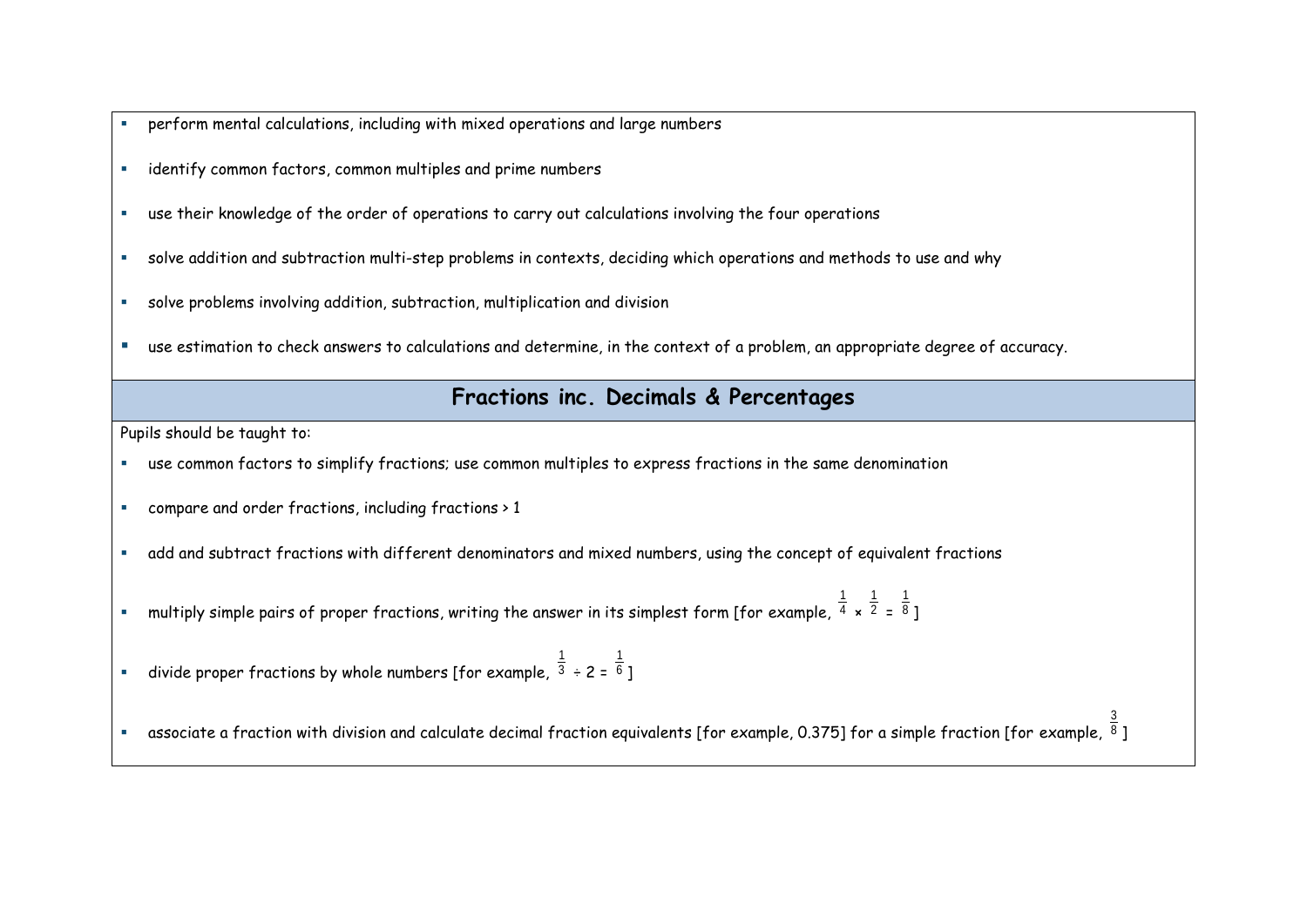- identify the value of each digit in numbers given to three decimal places and multiply and divide numbers by 10, 100 and 1000 giving answers up to three decimal places
- multiply one-digit numbers with up to two decimal places by whole numbers
- use written division methods in cases where the answer has up to two decimal places
- solve problems which require answers to be rounded to specified degrees of accuracy
- recall and use equivalences between simple fractions, decimals and percentages, including in different contexts.

# **Ratio & Proportion**

- solve problems involving the relative sizes of two quantities where missing values can be found by using integer multiplication and division facts
- solve problems involving the calculation of percentages [for example, of measures, and such as 15% of 360] and the use of percentages for comparison
- solve problems involving similar shapes where the scale factor is known or can be found
- solve problems involving unequal sharing and grouping using knowledge of fractions and multiples.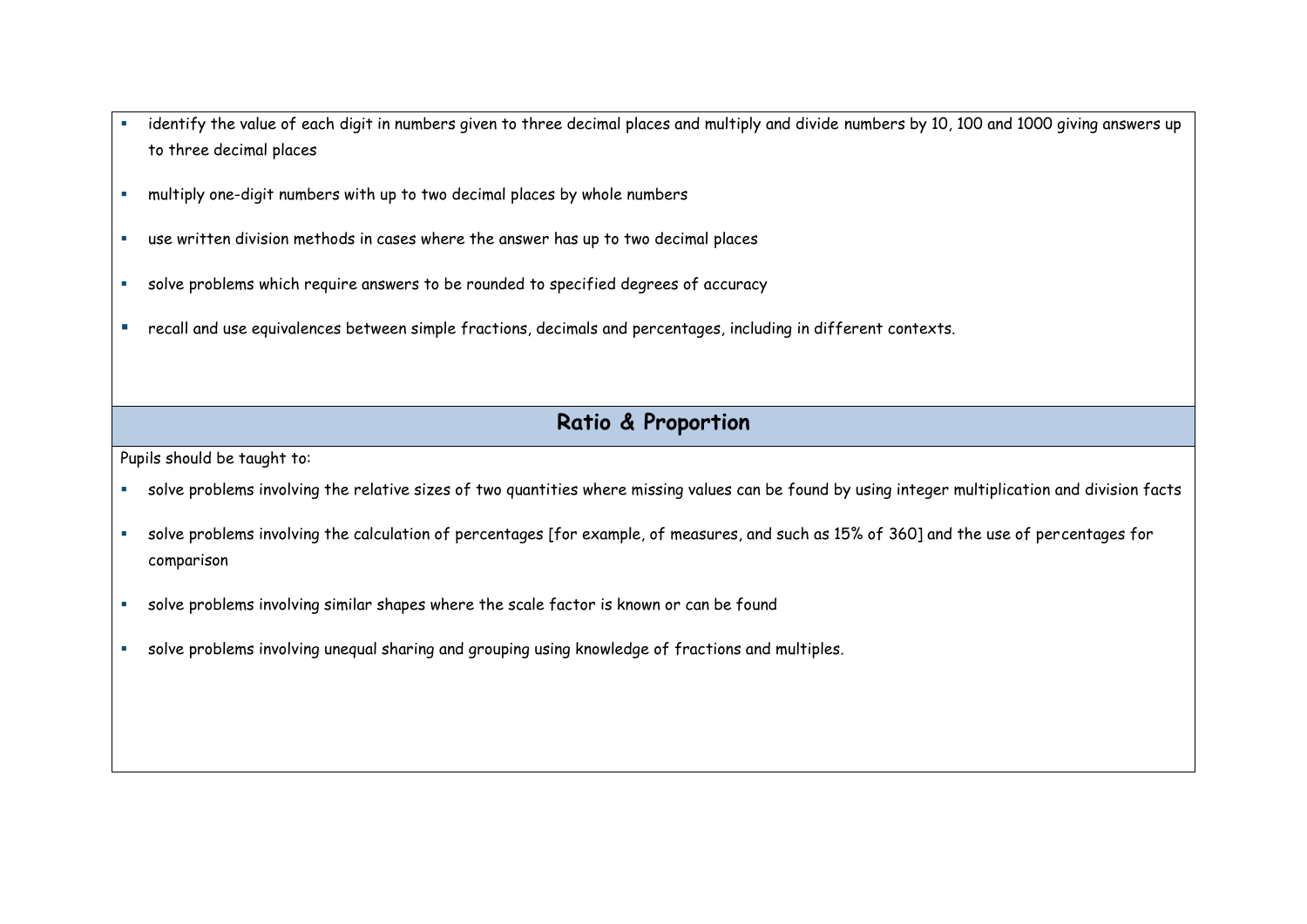# **Algebra**

- use simple formulae
- generate and describe linear number sequences
- express missing number problems algebraically
- find pairs of numbers that satisfy an equation with two unknowns
- enumerate possibilities of combinations of two variables.

#### **Measurement**

- solve problems involving the calculation and conversion of units of measure, using decimal notation up to three decimal places where appropriate
- use, read, write and convert between standard units, converting measurements of length, mass, volume and time from a smaller unit of measure to a larger unit, and vice versa, using decimal notation to up to three decimal places
- convert between miles and kilometres
- recognise that shapes with the same areas can have different perimeters and vice versa
- recognise when it is possible to use formulae for area and volume of shapes
- calculate the area of parallelograms and triangles

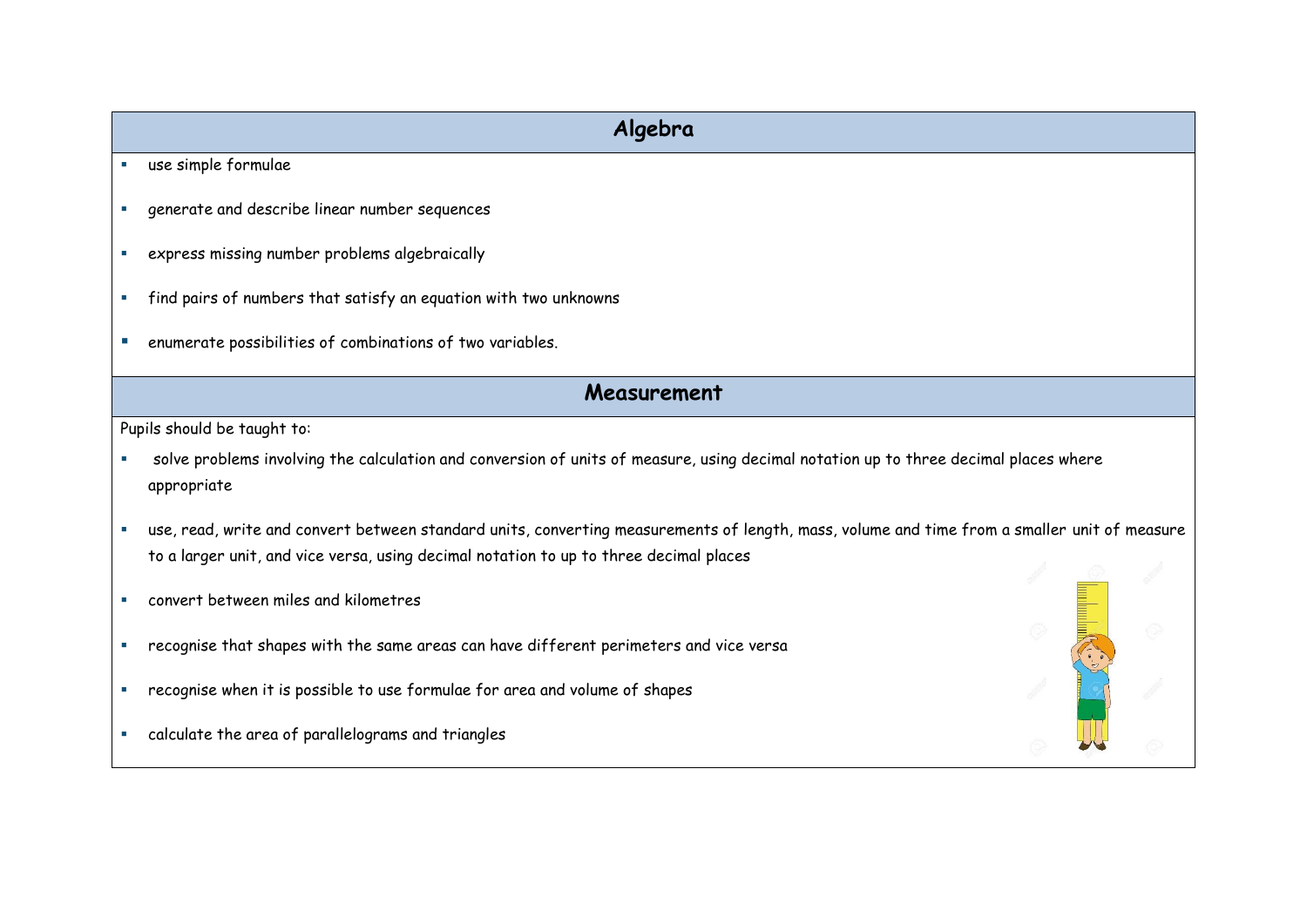calculate, estimate and compare volume of cubes and cuboids using standard units, including cubic centimetres (cm3) and cubic metres (m3), and extending to other units [for example, mm3 and km3]..

#### **Geometry – Properties of shape**

- draw 2-D shapes using given dimensions and angles
- recognise, describe and build simple 3-D shapes, including making nets
- compare and classify geometric shapes based on their properties and sizes and find unknown angles in any triangles, quadrilaterals, and regular polygons
- illustrate and name parts of circles, including radius, diameter and circumference and know that the diameter is twice the radius
- recognise angles where they meet at a point, are on a straight line, or are vertically opposite, and find missing angles. draw 2-D shapes using given dimensions and angles
- recognise, describe and build simple 3-D shapes, including making nets
- compare and classify geometric shapes based on their properties and sizes and find unknown angles in any triangles, quadrilaterals, and regular polygons
- illustrate and name parts of circles, including radius, diameter and circumference and know that the diameter is twice the radius
- recognise angles where they meet at a point, are on a straight line, or are vertically opposite, and find missing angles.